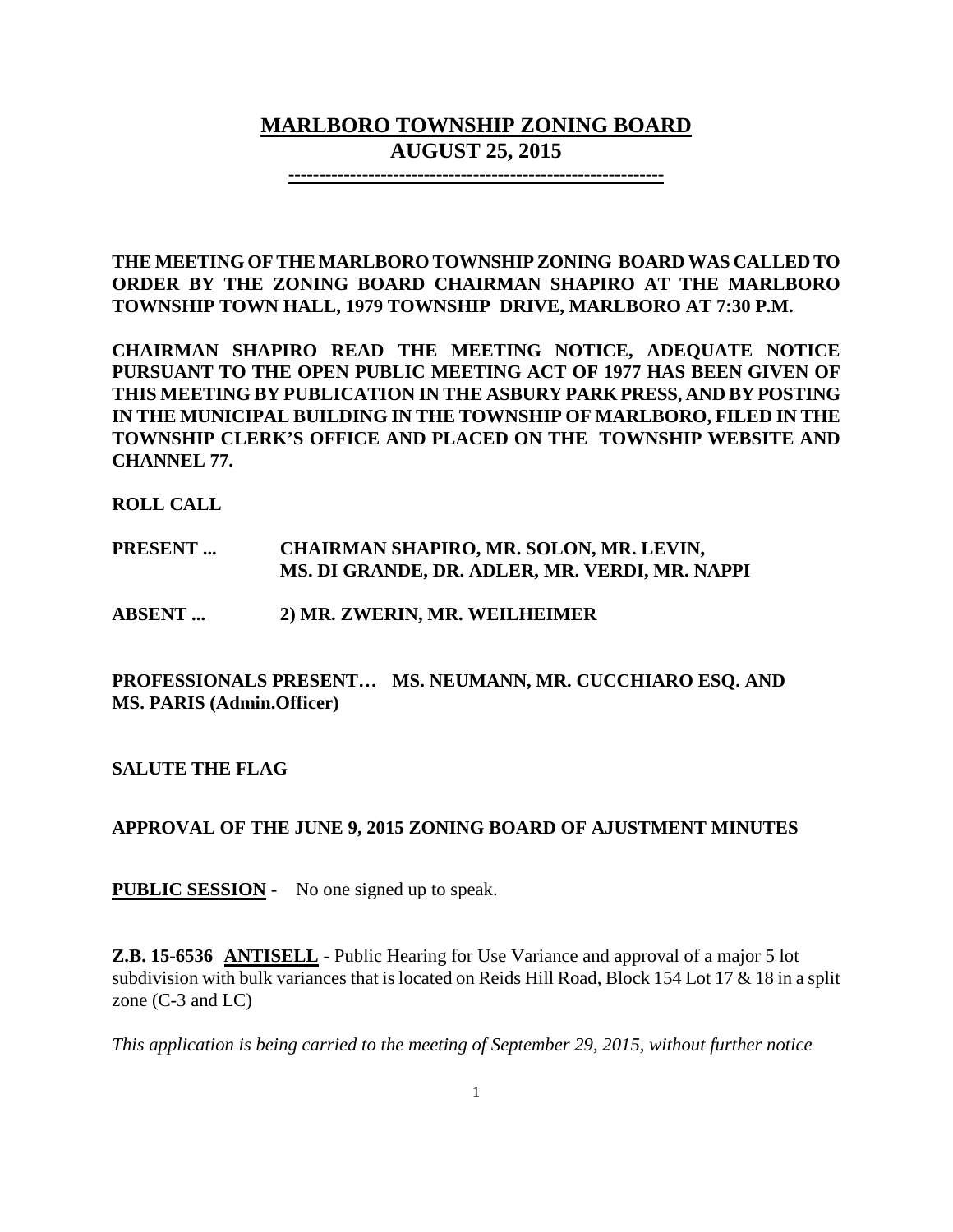**Z.B. 15-6545 CHRISTOPHER CLEARY** - Public Hearing for mixed residential/commercial farming Use Variance and Bulk Variance for insufficient lot area, frontage, width, front and side yard setback for principal structure, located at 278 Spring Valley Road, Block 146 Lot 43 in the LC zone

Christopher W. Cleary was sworn in and gave testimony. Mr. Cleary stated that he was seeking to erect the pole barn 54' x 72' in order to store hay, vehicles and other equipment associated with the farming use. Mr. Cleary stated that roof leaders would be installed for drainage and that there would no plumbing on the site.

### **PUBLIC - No one from the public spoke**

#### *In workshop*

Offered: Chairman Shapiro

Second: Mr. Levin

Mr. Solon he has concerns with the size of the proposed structure. Mr. Levin also has concerns with the size of the pole barn. Ms. DiGrande is in favor of the application as long as all equipment and farming materials are stored within the pole barn. Dr. Adler has no issues with the application. Chairman Shapiro said he has no issue with the application as long as proposed.

### *Out of Workshop*

Offered: Chairman Shapiro

Second: Dr. Adler

Mr. Cleary stated that he has no intension in having farm animals on his property, other than his one horse.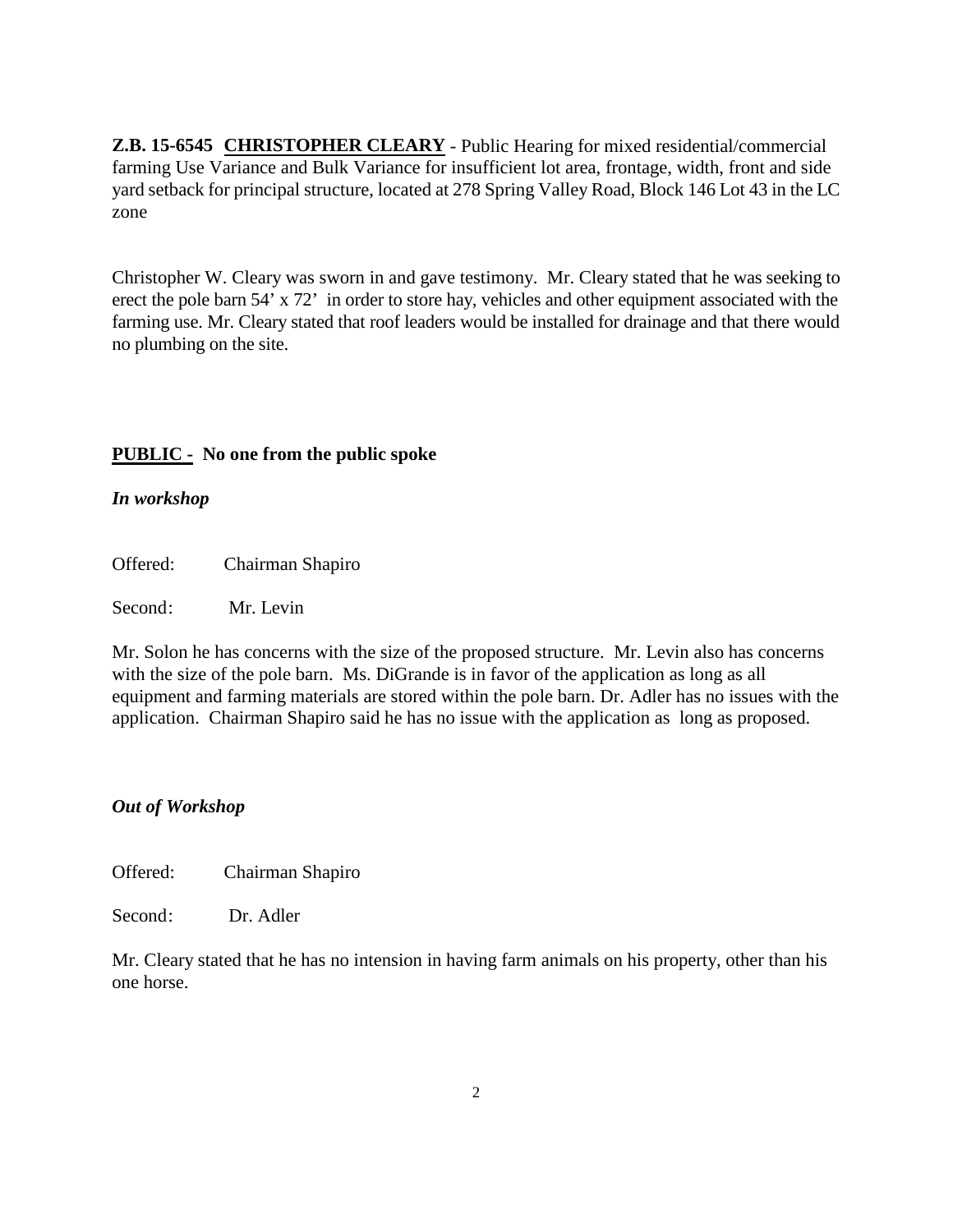#### *A motion in the affirmative*

| Offered: | Chairman Shapiro | Ayes: 7 (Mr. Solon, Mr. Levin,<br>Chairman Shapiro, Ms. DiGrande<br>Dr. Adler, Mr. Verdi, Mr. Nappi) |
|----------|------------------|------------------------------------------------------------------------------------------------------|
| Second:  | Mr. Levin        | Absent: 2 (Mr. Zwerin, Mr. Weilheimer)<br>Nays:                                                      |

**Z.B. 15-6547 PAUL RAYBIN** - Public Hearing for Continuation of a residential use with an addition and pool which exceeds permitted lot coverage for the principal structure, total building and total lot coverage and to keep driveway in its original location, located at 22 Chagall Road, Block 413.03 Lot 4, in the R-20 zone

Mr. Paul Raybin was sworn in and gave testimony. Mr. Raybin stated that he was seeking bulk variance relief in order to retain the existing non-conformities on the property. He explained that he had not created any of the non-conformities, but rather bought the property in its present condition.

Ms. Neumann Board's Engineer/Planner stated that the violations were de minimus in nature and not visually perceptible.

### **PUBLIC - No one from the public spoke**

*A motion in the affirmative*

| Offered: | Chairman Shapiro | Ayes: 7 (Mr. Solon, Mr. Levin,<br>Chairman Shapiro, Ms. DiGrande<br>Dr. Adler, Mr. Verdi, Mr. Nappi) |
|----------|------------------|------------------------------------------------------------------------------------------------------|
| Second:  | Ms. DiGrande     | Absent: 2 (Mr. Zwerin, Mr. Weilheimer)<br>Nays:                                                      |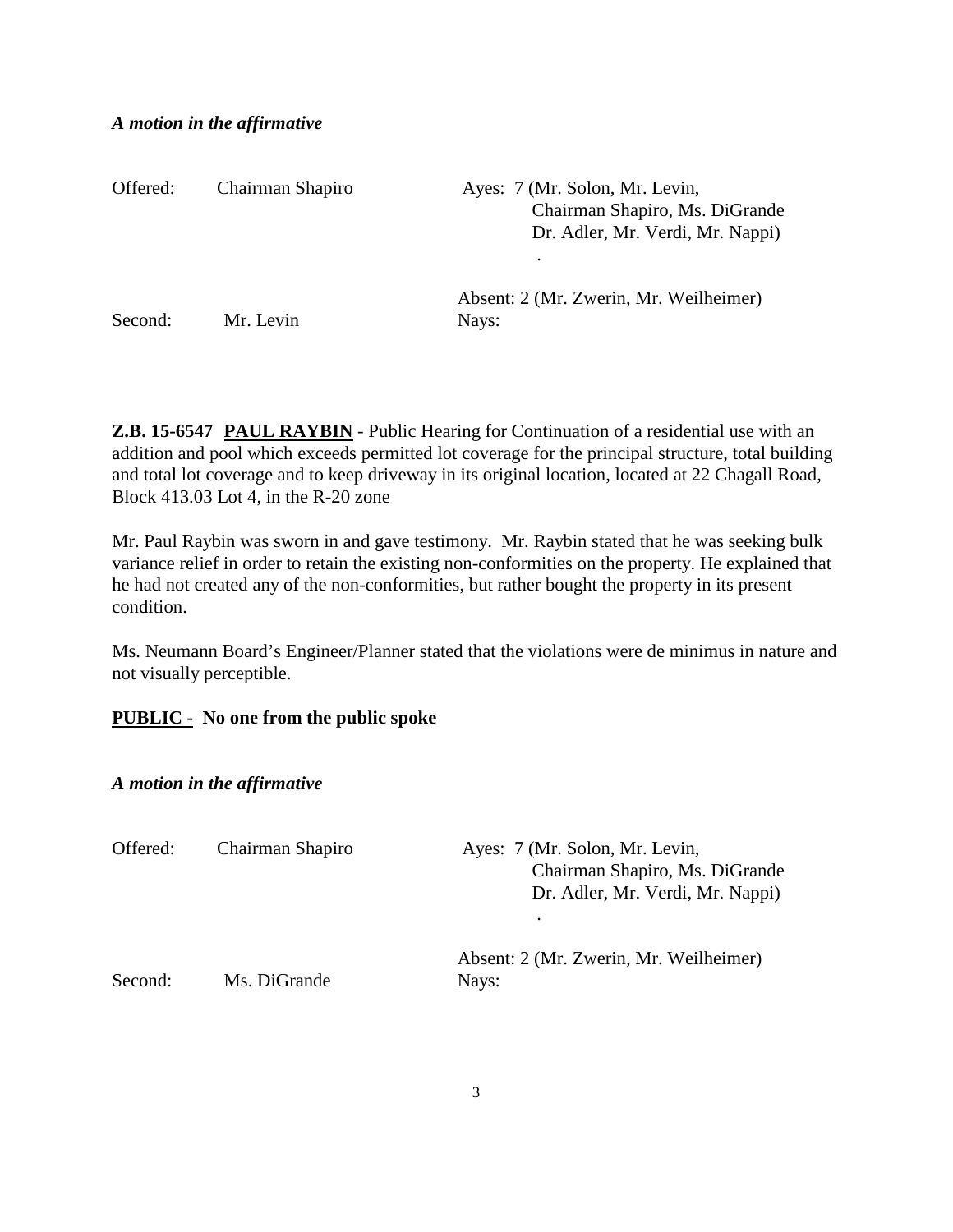**Z.B. 15-6543 TRI STATE RESTORATION, INC.** – Public Hearing for a Use Variance to continue auto body repair in the LI zone, located at 238 Boundary Road, Block 360 Lot 5, in the LI zone.

Salvatore Alfieri, Esq. was sworn in and introduced the application to the board. Mr. Eugene Chillemi was sworn in and gave testimony. Mr. Chillemi stated that his company rebuilds classic and collectable cars. Mr. Chillemi stated that the cars are sent out for priming and panting. His company will do auto body repairs on the vehicles. Mr. Alfieri asked if Mr. Chillemi if they have any safety measure in-place incase of a spill. Mr. Chillemi stated that they do have safety practices. Mr. Cucchiaro, Esq. asked if those practices are state regulated. Mr. Chillemi stated that they don't have major spills like that. The DEP doesn't go to his shop, they just do restoration. Mr. Cucchiaro, Esq. asked if he has any regulations that apply to his business? Mr. Chillemi answered, "not to my knowledge." Mr. Levin referred to the plan submitted in regards to a proposed spry booth. Chairman Shapiro asked what prompted OSHA to do an inspection? Mr. Chillemi responded that his neighbor called them in. Mr. Chillemi stated that OSHA did an air quality test. Chairman Shapiro asked if he had a report from that inspection, Mr. Chillemi said he was in receipt of a report. A-22 9 Color photos of a spray booth located at Sin-Tru Tool Co., were entered into evidence. Kenneth Kalawunn Principal of Sin-Tru Tool Co. was sworn in and gave testimony. Mr. Kalawunn stated that he is presently occupying building #4 in the same complex as Mr. Chillemi. Mr. Kalawunn stated that he paints the cars for Mr. Chillemi's business. John Leoncavallo P.P was sworn in and gave testimony. Mr. Leoncavallo gave his opinion with regards to the positive criteria of Mr. Chillemi having a spry booth on site.

*This application is being carried to the meeting of October 27, 2015, without further notice*

# **M E M O R A L I Z A T I O N S**

**Z.B. 14-6520 NEW YORK SMSA LP d/b/a VERIZON WIRELESS** – Memorialization of Resolution granting Use Variance approval to construct 125 foot high monopole with associated equipment shelter, cabinet and 8 foot high chain link fence at 251 Spring Valley Road, Block 172 Lot 14, in the LC zone

Offered: Chairman Shapiro Ayes: 7 (Mr. Solon, Mr. Levin,

 Chairman Shapiro, Ms. DiGrande Dr. Adler)